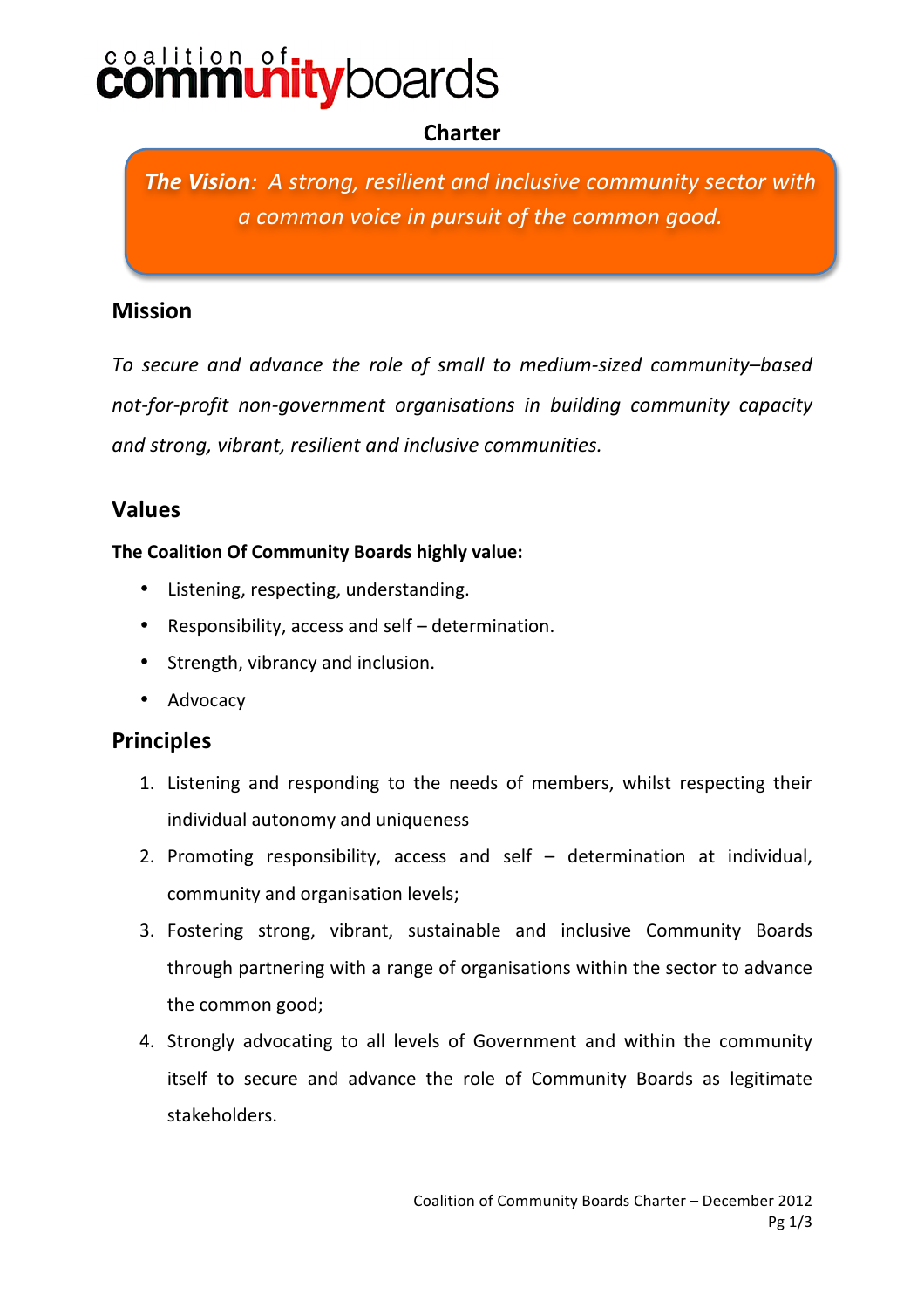## **Rationale!**

The coalition has come into existence arising from shared concerns about the changing environment in which Community Boards operate and the increasing potential for this to negatively impact on their sustainability and functionality, this is particularly so for the small to medium Boards.

The Coalition has approached the challenge this presents in the belief that the value of community boards lies in their ability to build community capacity and resilience by bringing people together to identify and achieve common goals. It is in pursuit of this core objective that small, locally based autonomous organisations have a huge advantage.

#### **Key attributes of Community Boards are:**

- 1. They have a strategic role in identifying ways forward for their organisations;
- 2. They are a key dimension of local democracy;
- 3. They represent their membership/community;
- 4. Their members have the skills, knowledge and capacity to address challenges;
- 5. They have a responsibility as employers to safeguard their worker's interests;
- 6. Their voice carries a different authority to that of staff or a citizen.

By working together, as a coalition within a values–driven framework, Community Boards can contribute to finding a way forward that builds on and adds to the strength of the community sector. Alone, they may pursue pathways that move even further away from their purpose, but together they can develop strategies, mobilise human resources and strengthen their capacity for research and innovation.